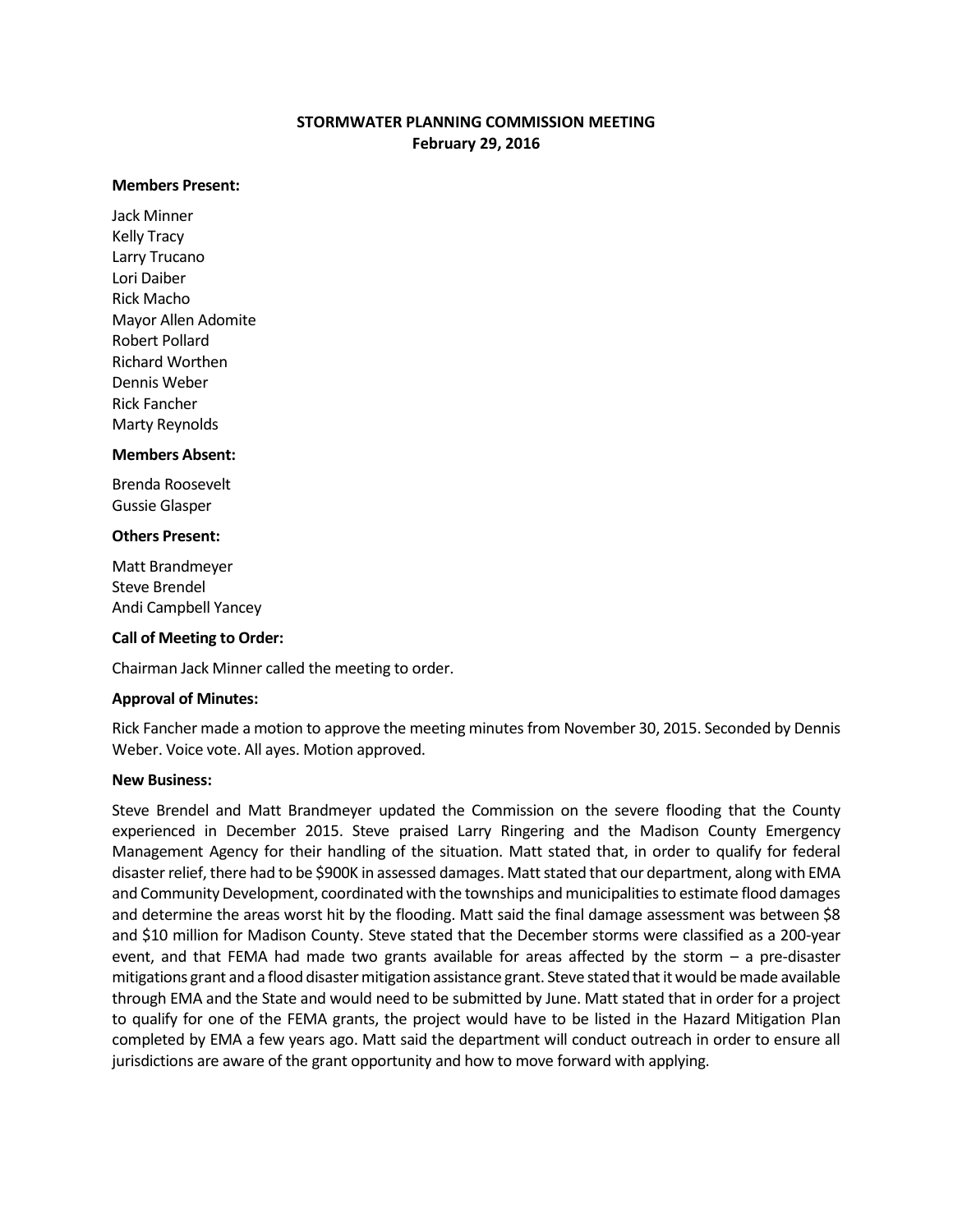Matt stated that he would like to pick up where our discussion left off in November 2015 – funding the stormwater management plan. Matt stated that he had looked into funding options and researched what other counties are doing to fund their programs. Matt said that state statute provides for a process to let constituents vote on a property tax increment in order to pay for stormwater programs, but that no place has implemented such a tax increment to date. Matt and the Commission agreed that the property tax increment is a non-starter as no property tax increases will be approved. Matt stated that another possibility is a countywide sales tax, but that the distribution of the sales tax revenue to address stormwater projects could be an arduous, politicized process. Matt stated that home rule cities could also levy a stormwater fee on every property without voter approval.

Mayor Adomite stated that he thinks a levy tax extension makes the most sense, as was discussed at the November meeting. Mayor Adomite stated the extending the levy tax to fund County stormwater initiatives would provide the County's eastern bluff communities with tangible benefits from the levy sales tax. The Commission further discussed the extension of the levy tax, with everyone agreeing that this was the best option moving forward.

Steve Brendel notified the Commission that when he met with the mayor of Edwardsville to discuss the Cahokia Creek Plan the topic of utilities came up, and Mayor Patton immediately expressed concerns about Edwardsville getting their "Fair Share" of funds considering that they could levy their own utility fee and fund their own projects. Mayor Adomite stated that eastern portions of the County have been burdened with the levy tax for years without directly benefitting from the levy project and that Edwardsville didn't seem concerned about fair distribution when they were proposing the levy tax to protect the Gateway Commerce Center. Mayor Adomite stated that we need to think regionally. Mr. Adomite stated that the effects of a county-wide stormwater plan would benefit all the citizens of the County.

Matt Brandmeyer suggested to disperse potential tax revenues based on watersheds instead of a distributing funds based on municipal population or land mass. Matt stated that areas within the same watersheds share the same stormwater challenges, which is the very principle guiding our stormwater planning process. Mayor Adomite then recommended, if we were to go that route, to have a board or Commission comprised of representatives from each watershed.

Matt Brandmeyer shifted the conversation to explore what the Commission thinks the County's role should be once the plan is complete. He stated that people sometimes conflate the term utility with a funding source, but utilities have more of an organizational aspect with staffing and services. He stated that he does not necessarily see that as the County's role moving forward. He stated that he thinks the County's role will primarily be to maintain the natural infrastructure within unincorporated areas, such as log jams and creek bank erosion, and working with the SWCD to assist farmers and citizens. Matt stated that municipalities would likely do their own projects with the County providing technical support where necessary. He stated the County's role within municipalities would be to create the regulatory environment, determine best practices, and provide relevant ordinances. The County would also handle out-reach and education components and continue to do the MS4 program, and likely expand it to include all the cities.

Mayor Adomite stated that we'd essentially be a disbursement agency, and Matt agreed. Mayor Adomite stated that this would be a change from how the levy programs are currently funded and he could see the potential for municipalities to pick their stormwater projects based political needs instead of importance. Mayor Adomite stated that he thinks the County should have a more centralized role concerning the prioritization of projects. Mayor Adomite stated that he'd be fine with the municipalities taking over and maintaining projects once they're completed, but that he does not want to see the process of addressing storm water problems politicized.